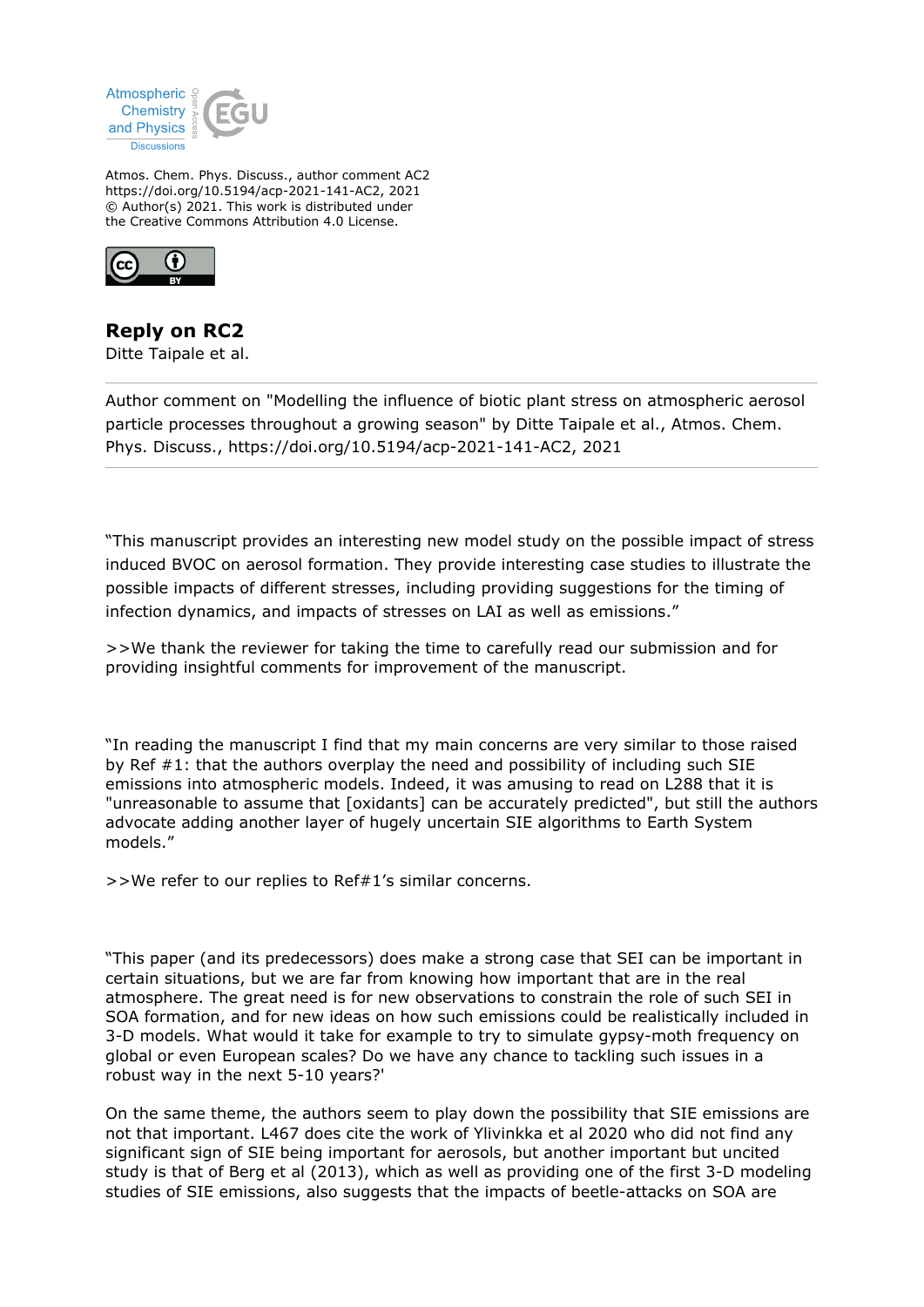quite small in comparison to the impacts of wildfires. As far as I can see, the evidence is mixed, but this reinforces the need for observational studies to sort out the issues."

>>About the first part: we completely agree with the reviewer – accounting for stressinduced emissions, and especially emissions induced in response to biotic plant stress, and multiple co-occurring stresses, in large scale models, in a robust manner, is no small thing, and not something which will happen overnight. It is something which in practice will happen in steps. Our manuscript is one such step, since it goes further with the *quantitative* representation. For example, we quantitatively account for the impact of the degree of stress on emission rates of VOCs, emission spectrum of VOCs, and formation and growth processes of aerosols. Also, as the first ones, we take the dynamics of herbivory and fungi into account.

About the second part: thanks for giving the heads-up about the Berg paper! We will include a reference to it in the intro (around L85-92 when results from Bergström et al. (2014) and Joutsensaari et al. (2015) are described) and when doing so, emphasis that there is a possibility that biotic plant stress emissions are not necessary for describing NPF in the atmosphere. We will state that indeed the evidence is mixed.

"I must admit I also found the results section (p14-27) rather long and detailed considering the large uncertainties and the simplicity of the (unexplained) modeling scheme used. Lots of details are given about growth rates, and comparison with literature values, but the assumption of prescribed oxidants makes these predictions very difficult to interpret. I think the authors need to bear in mind more strongly that they are presenting a very conceptual model, and not a real atmospheric simulation. I think their modeling is sufficient to make the case that SEI may be important, and deserve much closer attention, but I would try to be more concise, possibly by tabulate more of the results."

>>We had tried to be clear in our original manuscript that our modelling study is of a conceptual character and the modelling results should therefore also be treated accordingly. We will clarify this further/state this stronger in the manuscript. In our opinion it is useful for the reader that the modelling results are compared in detail to observations (like it is done in the result sections) in order to put our findings into perspective, as long as the model description is clear, and the uncertainties and limitations of the study are discussed, which we have already tried to do in the manuscript, and which we will further improve in response to the reviewers' comments.

"Despite these misgiving, this paper is suitable for ACP since it makes a new contribution to the existing literature on this interesting and potentially very important topic. It should be considered for publication after addressing the various issues raised by the referees. Detailed comments:

L51, and elsewhere. I think it would read better if the authors used the terms "increased" rather than "induced" in many places. Here I would say that "emissions of other (induced) VOC are greatly increased" (I am not sure "greatly induced" is correct English anyway.). Actually, a small explanation of constitutive and induced VOC might help readers for which such terms are not obvious."

>>About induced vs increased: you are right that at certain places (like L51), it would make more sense to use "increased" instead of "induced". At certain other places, where the emissions of specific VOCs are only emitted in response to plant stress, it would make better sense to stick with "induced". Thus, we will go through the manuscript and correct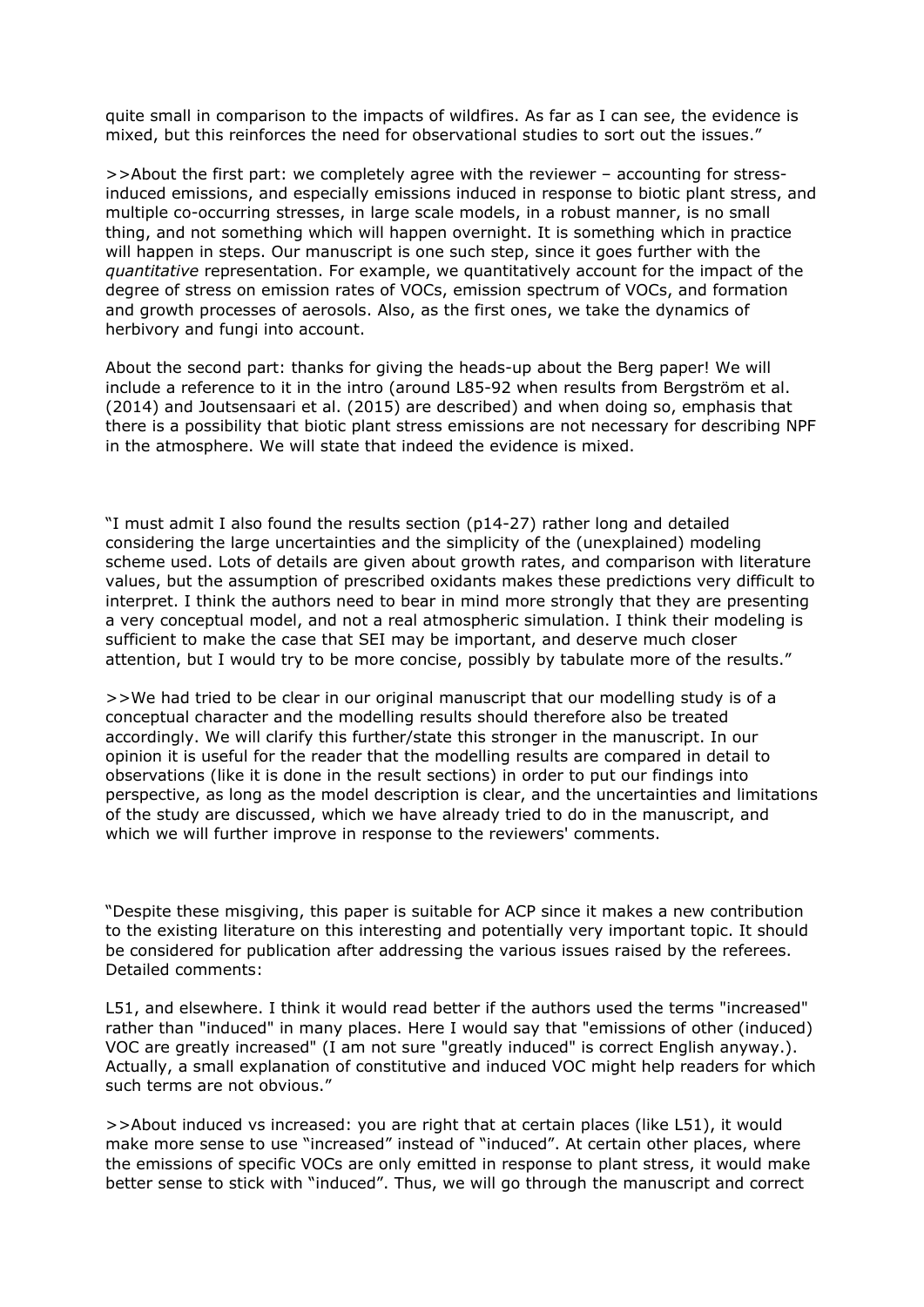the wording when appropriate. About constitutive and induced VOCs: OK, this is a good point. On L46 we will add: "Many plants emit VOCs constitutively, i.e. that they emit VOCs regardless of the experience of stress. Biotic plant stress (i.e. stress caused to a plant by living species such as e.g. herbivores and pathogens) is known to substantially alter both the rates of emission and spectrum of VOCs emitted constitutively (Holopainen and Gershenzon, 2010; Niinemets, 48 2010; Niinemets et al., 2013; Faiola and Taipale, 2020). Emissions of VOCs which are increased, or started to be emitted, in response to plant stress are referred to as induced plant volatile emissions."

"L61. The phrase "until now" suggests that the current paper is providing the "consistent mechanism" mentioned in this sentence. I don't think the authors mean that. Re-phrase."

>>You are correct that this was not the intention with the wording. We reformulate the sentence to "Thus, no consistent mechanism for the emissions of VOCs from plants under stress exist.".

"L80-81. Add "over short periods at least""

>>OK, very good, we will add that to the sentence.

"L109- Add references for the statements made about these insects"

>>OK, we will add the following references:

Klemola, T. et al., Oecologia, 141, 47-56, https://doi.org/10.1007/s00442-004-1642-z, 2004

Ammunét, T. et al., Ecography, 34, 848-855, doi: 10.1111/j.1600-0587.2011.06685.x, 2011.

https://www.cabi.org/isc/datasheet/31807#tohostsOrSpeciesAffected

"L114 - define vast areas. More generally, what percentage of national forest cover do the authors think are affected by these stressors?"

>>Good point. We add "Several thousands of square kilometres of birch forests have previously been reported to become defoliated due to just a single outbreak of autumnal moth in Fennoscandinavia (Tenow 1975; Nikula 1993), while gypsy moth, in North America alone, is estimated to have defoliated >95 million acres of forest during years 1920 to 2020 (Coleman et al., 2020).".

With the references being:

Tenow, O., Zoon, 3, 85-110, 1975.

Nikula, A., Animals as Forest Pests in Finnish Lapland, vols. 22-29, 1993.

Coleman et al., Forest Insect & Disease Leaflet 162 April 2020, US Forest Service.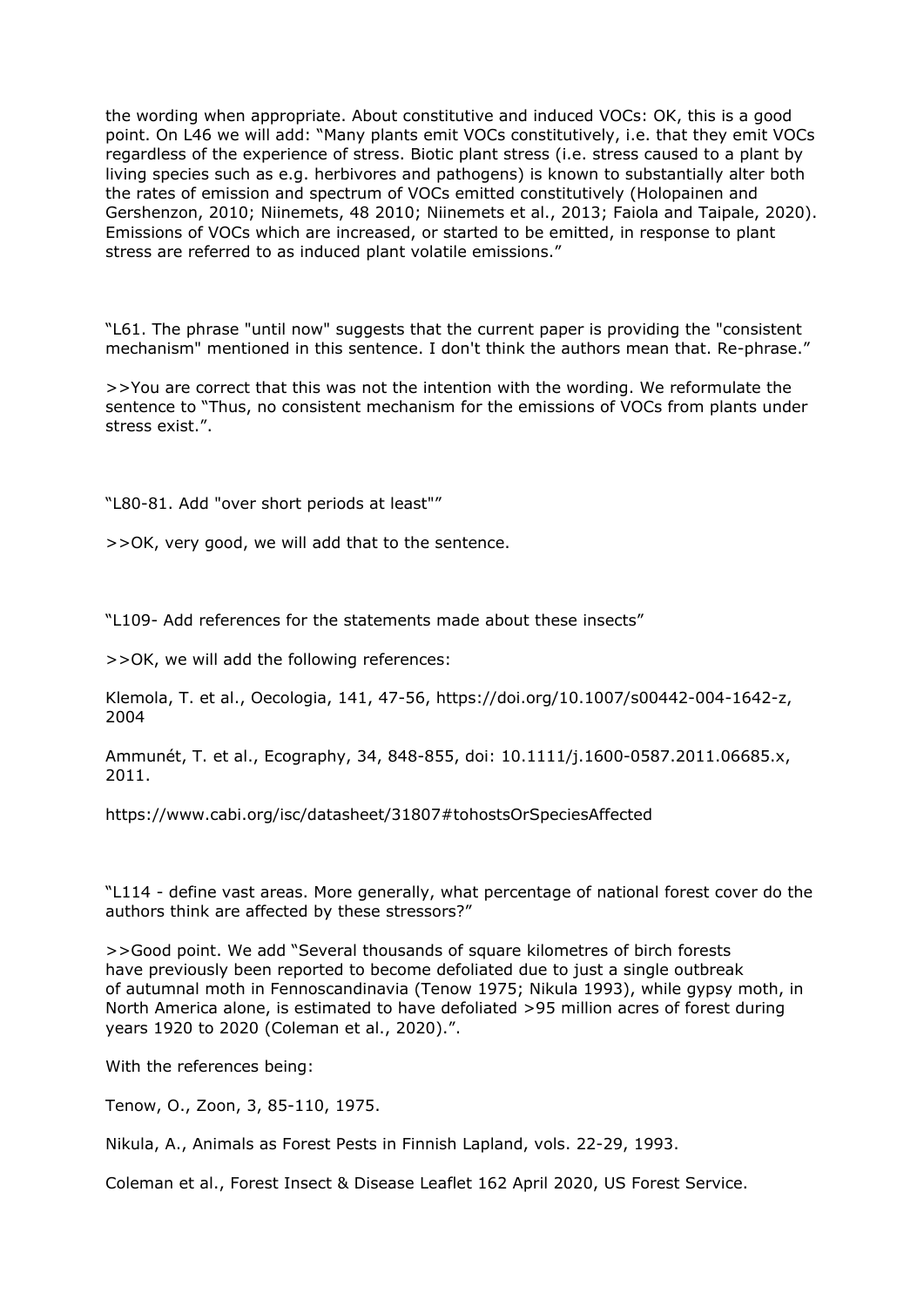"L134. What is "instar"?"

>>An instar is a developmental larval stage. On L112, we reformulate the sentence to "Both sexes have five larval stages (instar), though female gypsy moths have six."

"L142. The caption is confusing with e.g. "(c). d-g, then on explanation of (d) on L143. I suggest omitting "a-c" and "d-g" bits."

>>OK, we will follow your suggestion.

"L186. Give Institute for pers.comm."

>>OK, we add "University of Helsinki".

"L212. Why use 25C as the base, instead of 30C as used in most BVOC papers?"

>>As such, there is no specific reason for this, except that three out of the four papers which the emission responses are based on, measured the emission rates at 25C. To this should be added that 25C is also very often used as the standard condition in the literature. The important thing is that either by standardising the emission to 25 or 30C will not change the result.

"L212. Do you mean 1-sided or projected LAI, or something else?"

>>One-sided LAI. We will add the information to the sentence.

"L247. The symbol D is usually used in the BVOC literature for foliar biomass. Could another symbol be found for degree of stress?"

>>We change it to Æ.

"L247 On: I found Table confusing in many respects. On L249 it is stated that for some species a factor 0.57 has been used, but on L250 others have been "upscaled", whatever that means. Emissions rates include per m2 terms, but are these m2 LAI or m2 groundarea? Clarify."

>>OK. About the factor of 0.57: On L219-225 we inform that emissions from oak and poplar are multiplied by a factor of 0.57, because this is commonly what is done when the used emission rates are retrieved from leaf level measurements and your model does not include a full canopy environment scheme. Since the factor of 0.57 is included to compensate for the lack of canopy environment, we did not want to include it within the reported emission factors. The sentence (L249) "The emission factors, listed for oak and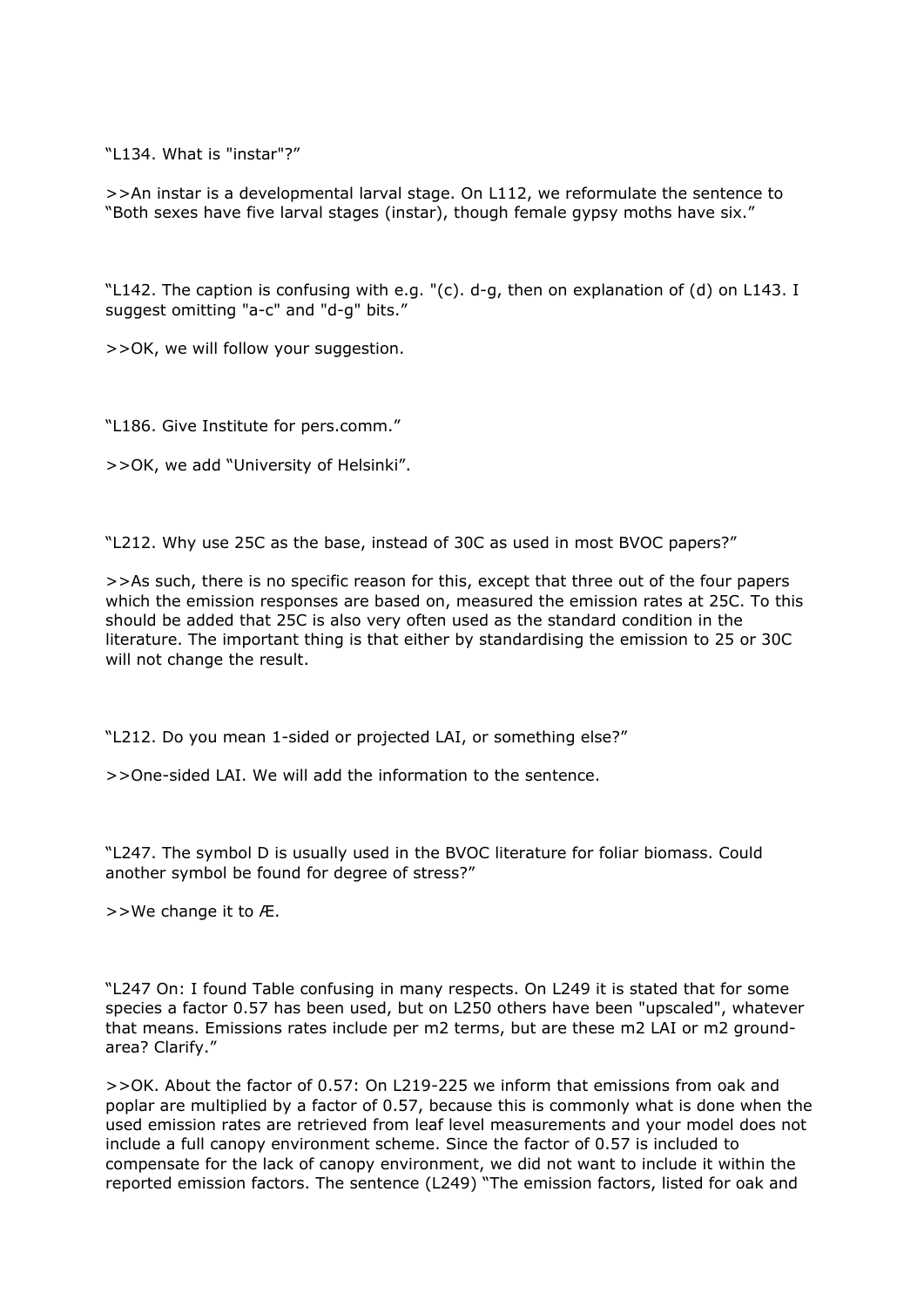poplar in the table, have not been downscaled (by a factor of 0.57)..." was therefore included to clarify this fact. We will reformulate the sentence to "The emission factors for oak and poplar are presented without the downscaling by a factor of 0.57 (see bulk text in Sec. 2.4).". About the upscaling: three of the four papers we used to retrieve the emission factors measured the emissions from mature trees. Only Yli-Pirilä et al. (2016) measured on seedlings. Since the leaves of mountain birch seedlings are smaller and lighter than leaves growing on mature mountain birches, an upscaling of the emission rates and factors needed to be done. This is specified on L226-228, and then mentioned again in the table caption on L250- ("...but the emission factors for mountain birch, listed here, have been upscaled in order to represent the emissions from mature trees. Thus, LMAf is the fraction of the leaf mass area of leaves growing on mature mountain birch / growing on mountain birch seedlings") in order to clarify this. We will delete "but the emission factors for mountain birch, listed here, have been upscaled in order to represent the emissions from mature trees" and rewrite "Thus, LMAf is the fraction of the leaf mass area of leaves growing on mature mountain birch / growing on mountain birch seedlings" to "LMAf is the fraction of the leaf mass area of leaves growing on mature mountain birch / growing on mountain birch seedlings, which is included so that the emission factors for mountain birches are representative for mature trees.". The emission factors in the table are provided in unit per m-2 one-sided LAI and this will be specified in the table caption.

"Table 1 in general is very hard to interpret, since so many equations and factors are used. It would be very helpful to add another column or two with some kind of standard or typical emission rate, so that one sees emissions factors in ug/m2/s at say 25C, LAI 2.5, 1000 umol/m2/s PPFD, and some degree of stress."

>>This is a good idea. Since the table is already very comprehensive, and in order to not confuse the people which are reading the manuscript fast (so that they do not think that the simulations were only carried out at one specific degree of stress, because this was of course not the case), it is perhabs more suitable to add an additional table in the Appendix with such info. Then there would also be the possibility to write out the emission factors at a few different degrees of stress instead of just one. Thus, we will add an additional table to the appendix where the emission factors at different degrees of stress are written out.

"Figure 4. Why different styles (line versus scatter) for (a) and (b)?"

>>Lines were used for (b), because we used monthly averaged max and min temperatures for central Europe simulations. Point markers were used in (a), because we used actual daily observations from SMEAR I.

"L286 on, Sect 2.6. As noted by Ref #1, there is no information given on the type of model used. As BLH is used as a parameter, we can guess that it is a box model, but it is remarkable to omit both a description of the model, and any information on whether the model used has any abilities to reproduce SOA formation at all."

>>We refer to our reply to Ref#1's similar concern. About the model's ability to reproduce SOA formation: the model has been thoroughly tested by constraining and validating it with observations from the SMEAR II station in Hyytiälä, Finland. The analysis is, however, not included in the manuscript, because the manuscript is already very long and compact. However, another manuscript which does include this analysis is currently in preparation.